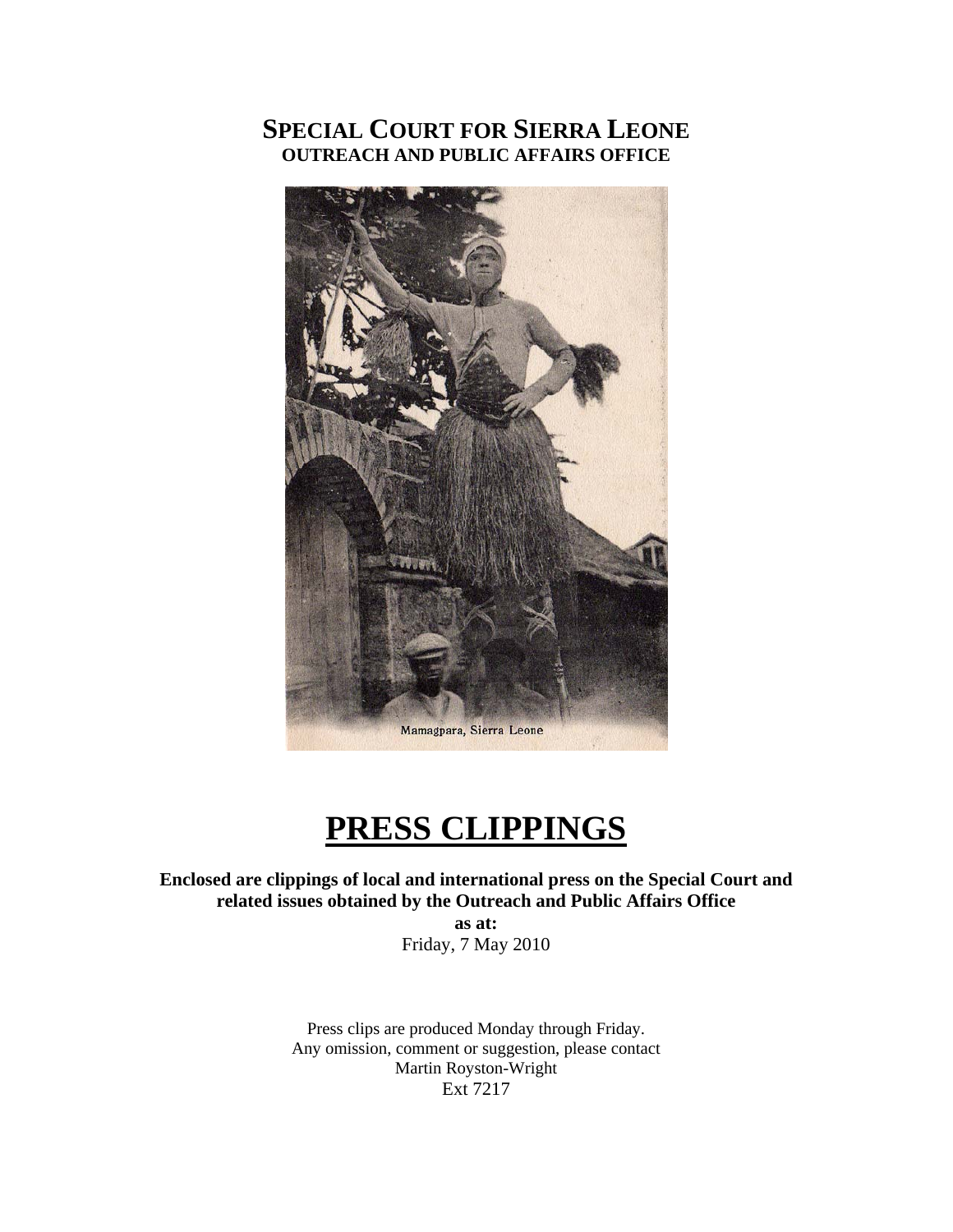| <b>Local News</b>                                                                      |             |
|----------------------------------------------------------------------------------------|-------------|
| Johnny Paul Saved Salone / The Exclusive                                               | Page 3      |
| Togolese Delegation Visits ICTR Headquarters / The Torchlight                          | Page 4      |
| <b>International News</b>                                                              |             |
| NPFL Rebels Did Not Mistreat Civilians in State, Witness Says / Charlestaylortrial.org | Page 5      |
| Charles Taylor Liberated Nimba County From Samuel Doe/ Charlestaylortrial.org          | Pages 6-7   |
| UNMIL Public Information Office Media Summary / UNMIL                                  | Pages 8-12  |
| Kenyans Await ICC Chief Prosecutor's Arrival / Voice of America                        | Page 13     |
| Obama Keeps Distance From Tribunal / The Washington Times                              | Page 14     |
| Kampala to Host ICC Meeting / Capital News                                             | Pages 15-16 |
| Honduran Truth Commission Starts Work / Radio Netherlands Worldwide                    | Page 17     |
| Seychelles to Set up Courts to Fight Piracy / Radio Netherlands Worldwide              | Pages 18-19 |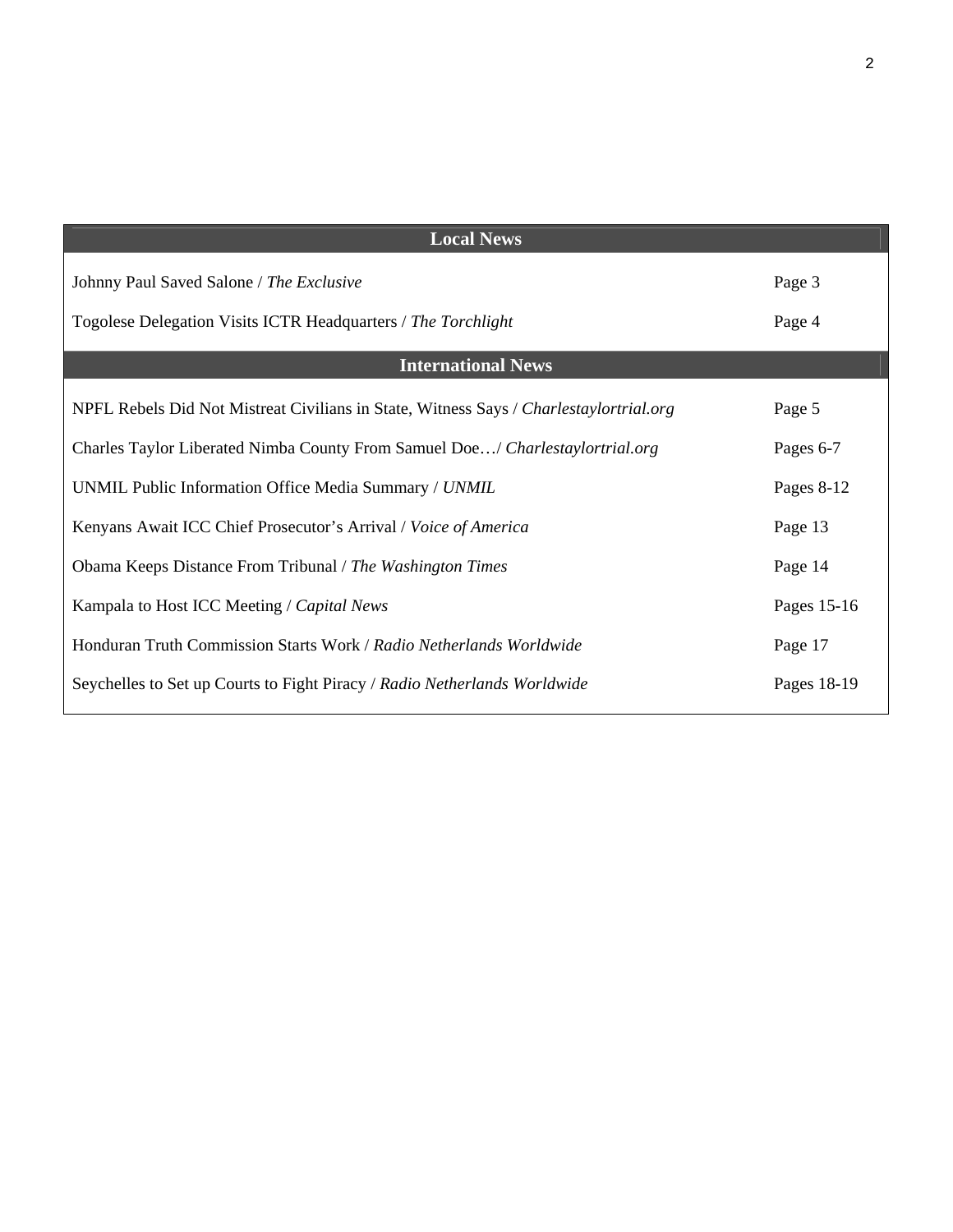# The Exclusive Friday, 7 May 2010



May marked the day the Parliamentarians and the civil society organised a peace march to the residence of the former leader of the Revolutionary United Front (RUF), the late Foday Saybana Sankoh as a way of telling him that enough was enough.

The peaceful March which commenced at the Victoria Park, central of the. capital ended bloody at Sankoh's residence at Spur Road.

On that very day, the only royal armed group that joined defenceless civilians in the march was the one led by the former leader of

the Armed Forces Revolutionary Council (AFRC), Major Johnny Paul Koroma. In a short combat pant and sleeveless top with a pistol in his right hand and the Holy Bible in the left, chanting gospel songs, the AFRC leader and now, Special Court indictee and war crime fugitive (dead or alive) led his well armed men up Spur Road.

It could be recalled that with the assistance of the international community, President Kabbah and RUF leader, Sankoh negotiated the Lomé Peace Accord, which was signed on 7 July 1999. The accord made . .

provision for late Sankoh to be elevated to Chairman for Strategic Mineral Resources and was given a Vice President status. Other RUF members were also offered top positions in the Kabbah administration. Almost immediately. however, the RUF began to violate the agreement, most notably by holding hundreds of UNAMSIL personnel hostage and capturing their arms and ammunition in the first half of 2000.

The violation of the peace accord by the RUF led to May 8, 2000 demonstration which left 20 defenceless civilians killed by the RUF outside Sankoh's resident at Spur Road.

During the shutout, Johnny Paul and his men, together with UNAMSIL and **ECOMOG Personnel fired** back sporadically and as a result, drove the enemies who escaped into the bushes. Sankoh and other senior members of the RUF were later arrested and the group was stripped of its positions in government.

Since the May 8th of 2000, this day has become symbolic as a day when the people of Sierra Leone were mobilized to confront a common enemy, which was the RUF.

Though the day has not yet been declared a national day of reflection, many Sierra Leoneans still regard it as symbolic of democracy triumphing over tyranny. Whether tomorrow would be solemn or not the major players of the May 8th of 2000 drama are either no more or out of power. Corporal Foday Saybana Sankoh of the RUF and Major Johnny Paul Koroma are now dead while Ahmad Tejan Kabbah is now an "ex" President.

Notwithstanding this, a youth advocacy group called "Youth Arise!!" has decided to commemorate May 8th not as a political

event but giving it an ronmental slant by launching a campaign aimed at preventing a further destruction of the green vegetation on the hills overlooking Freetown. Green May 8 is how this symbolic day has dubbed by Youth Arise!!

According to the National President of Youth Arise, Ahmed Jalloh, they are calling on Sierra Leoneans to confront the issue of deforestation just as they confronted Foday Sankoh and his cohorts on May 8 2000. "Our mountains have become Leprosy Mountains, stated Youth Arise's Guru, Oswald Hanciles.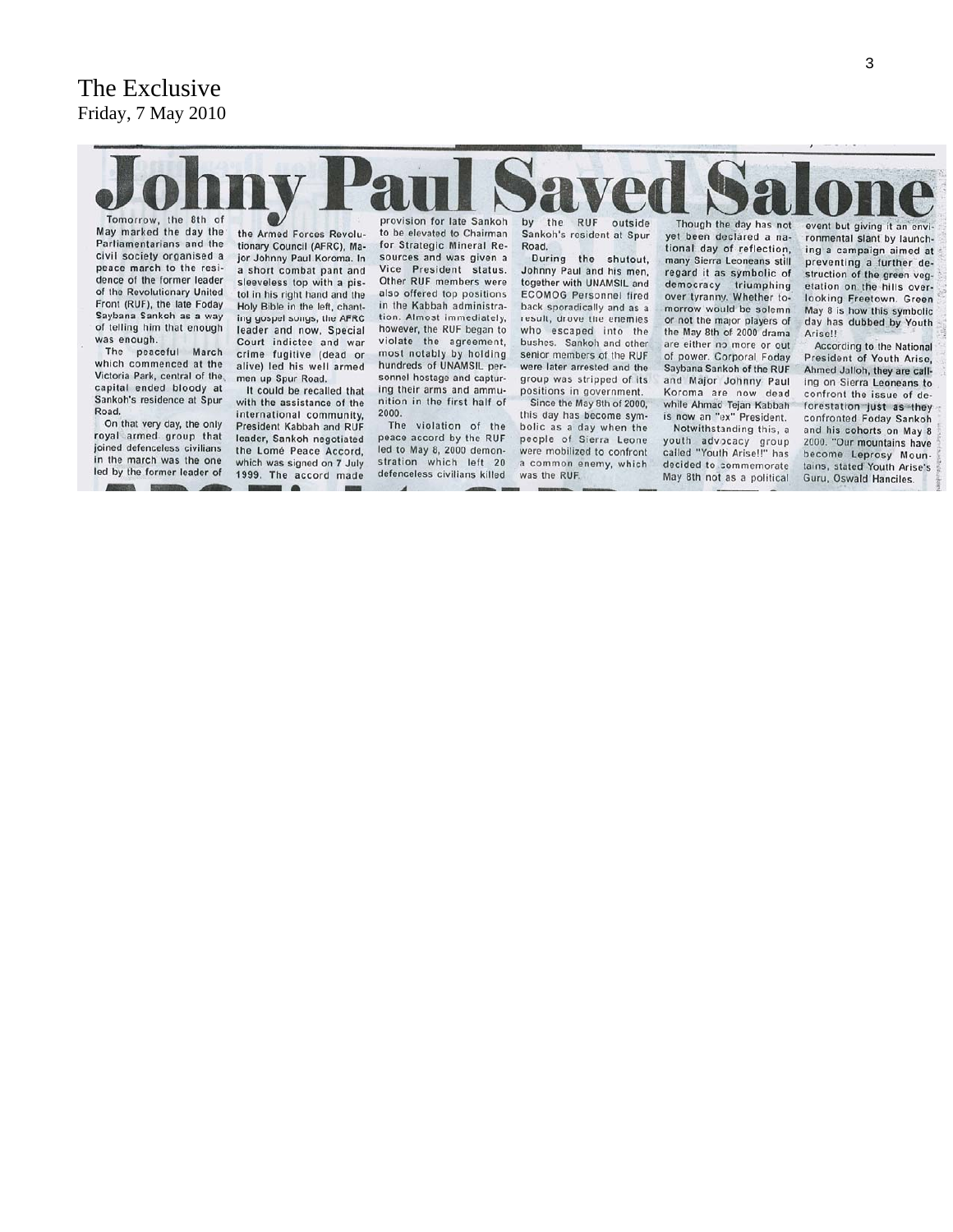# **Togolese delegation** visits ICTR headquarters

Dar es Salaam, Tanzania -Togo's Foreign Affairs and Regional Integration Minister, Koffi Esaw, has completed a twoday familiarization visit to the Tanzania-based International Criminal Tribunal for Rwanda (ICTR), expressing interest in learning more from the Tribunal's experience and best practices.

Esaw was accompanied by his Secretary-General, Kokou Kpayedo, and a technical adviser in the Ministry of Cooperation and Urban Planning, Kwamee Okoua.

In a brief Wednesday, ICTR said the purpose of the visit was "to familiarize the delegation with the operations and resources of the Tribunal and to learn from the multi-faceted ICTR's

achievements and challenges within the framework of its completion strategy".

The delegation held meetings with key principals of the ICTR, including the Tribunal President, Judge Dennis Byron, Acting Chief of Judicial and Legal Pascal Services Division, **ICTR** and Besnier, spokesperson, Roland Amoussouga.

Meanwhile, the ICTR officials the commended have cooperation demonstrated.by Togo in the arrest of two genocide suspects on its territory and in the transfer of witnesses to the seat of the Tribunal in Arusha. Tanzania, for the purpose of testifying.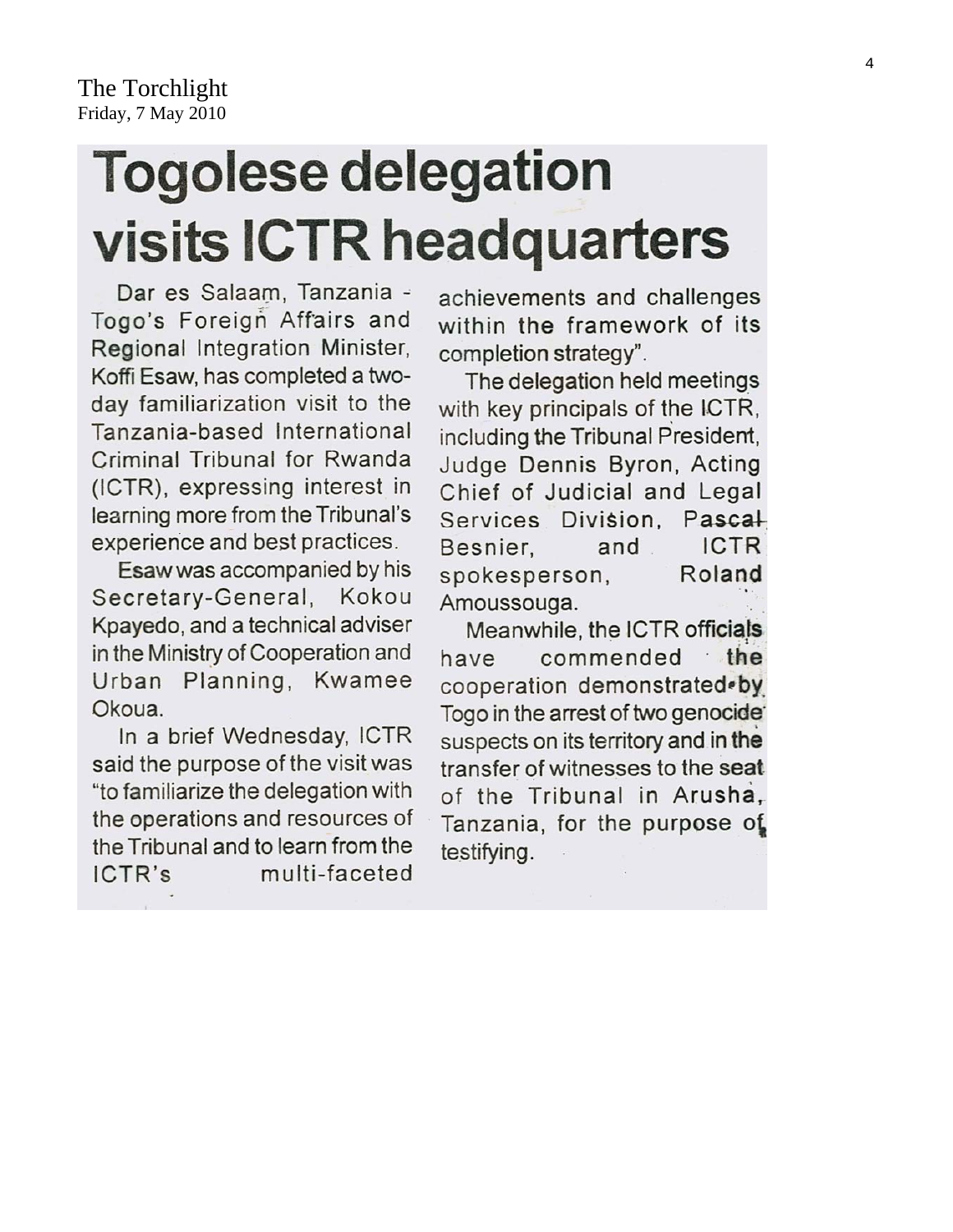# Charlestaylortrial.org (The Hague)

Thursday, 6 May 2010

#### **NPFL Rebels Did Not Mistreat Civilians in State, Witness Says**

Alpha Sesay

Reports that Liberian rebel forces loyal to Charles Taylor mistreated civilians during the country's civil conflict are wrong, said a defense witness for the former Liberian president today at the Special Court for Sierra Leone.

Karnah Ebward Mineh, a former Liberian rebel commander, said his country's Truth and Reconciliation Commission (TRC) report, released in December 2009, incorrectly attributed the highest number of crimes during Liberia's civil conflict to Mr. Taylor's National Patriotic Front of Liberia (NPFL) rebel group. Instead, the NPFL treated civilians well in the areas it controlled, and other fighting factions could have been responsible for atrocities attributed to the rebel group, Mr. Mineh said today.

"Yes, we saved the civilians, we welcomed them to our controlled area," Mr. Mineh said.

"The records of abuses by the NPFL were really very high during the period that they reigned as a revolutionary group, isn't that so?" prosecution lawyer, Mohamed Bangura asked the witness, referencing the Liberian TRC report.

"No, it never happened," the witness responded. "If it did happen, I cannot remember. There were several groups so I cannot give account of all of the groups."

#### **Special Court for Sierra Leone**

Prosecutors argue that Mr. Taylor condoned crimes committed by his rebel group in Liberia. Similarly, they argue, Mr. Taylor knew and approved of atrocities committed by Sierra Leone's Revolutionary United Front (RUF) rebels – a group which Mr. Taylor is on trial for allegedly supporting during Sierra Leone's 11 years civil conflict. Mr. Taylor has denied these allegations.

Mr. Mineh also denied reports that Mr. Taylor executed his own NPFL commanders who opposed his reign as NPFL leader. Anthony Menkunagbe, Oliver Varney, Sam Lato and Degbeyee Debon were executed without due process, prosecutors say. Mr. Taylor has denied these claims, saying that these NPFL members conspired to commit treason, were investigated, tried and sentenced to be executed according to the code of military conduct. Today, Mr. Mineh corroborated Mr. Taylor's account. Relevant Links

"They executed them. After they have investigated them and found guilty, then the tribunal chairman gave an order. He said because they plotted, because they wanted to do evil, so after they were found guilty, they executed them," Mr. Mineh explained.

Mr. Mineh, who has been testifying in a Liberian traditional language Gio with the use of English translators, finished his testimony today. Defense lawyers indicated they were not prepared to present another witness and would need an adjournment until Thursday when the next witness would be able to testify. The judges granted the defense request.

No proceedings will take place tomorrow and the trial of Mr. Taylor will resume Thursday.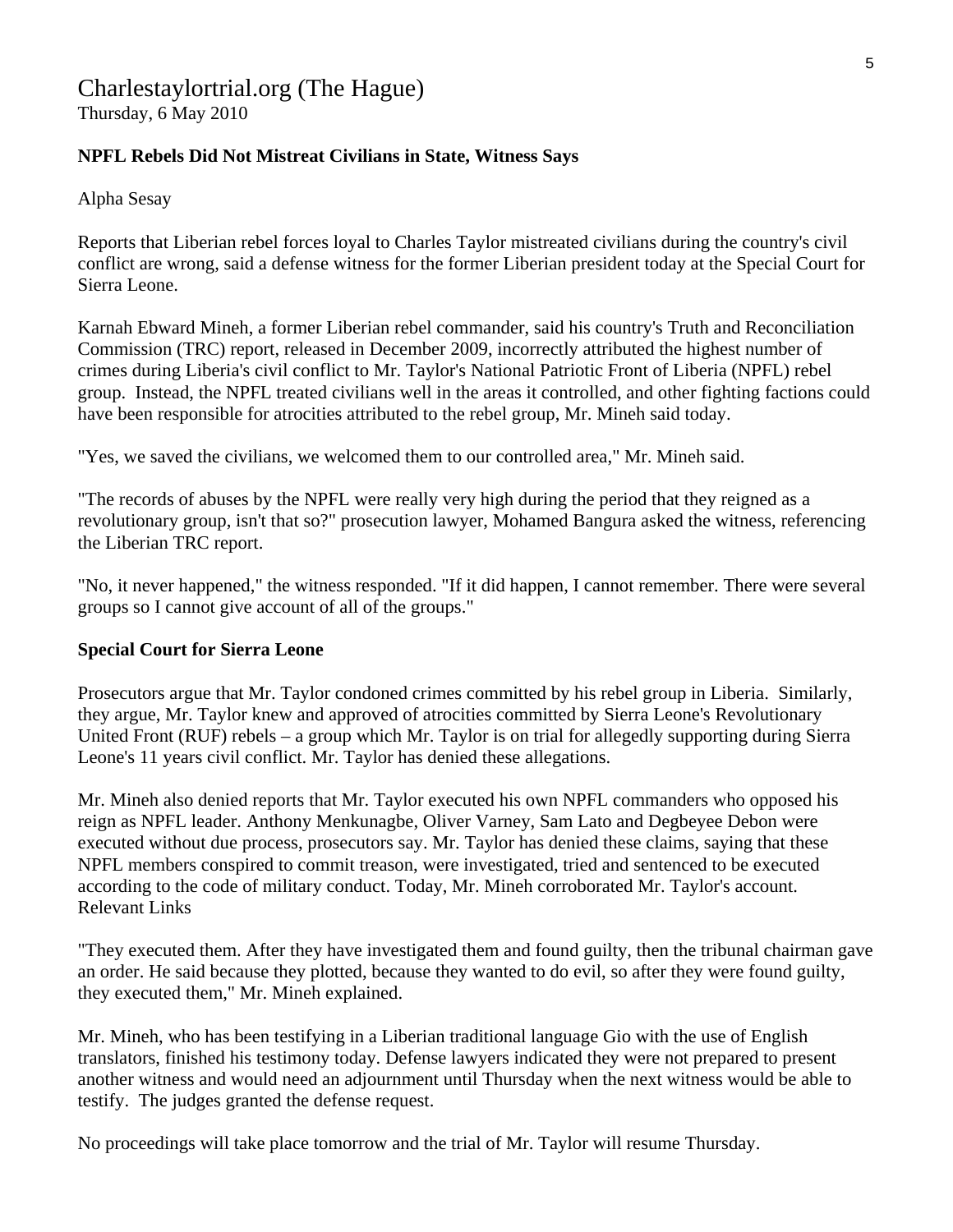# Charlestaylortrial.org Thursday, 6 May 2010

# **Charles Taylor Liberated Nimba County From Samuel Doe, Former Soldier Testifies**

Daily Summary

By Alpha Sesay

In an effort to bolster Charles Taylor's defense argument that he was a peacemaker who wanted the best for the Liberia people, today's witness said Mr. Taylor strove to liberate the people of Nimba County in Liberia after they had been persecuted by then Liberian president Samuel K. Doe.

Today's witness — Teman Edward Zammy, a Liberian national formerly of the Armed Forces of Liberia – focused on issues that precipitated the Liberian civil war in 1989. He discussed how former Liberian president Doe allegedly massacred over 300 people, including children from Gio and Mano ethnic groups, after the infamous "Nimba Raid" of 1983.

The Nimba Raid involved unknown gunmen, allegedly from the Gio ethnic clan, who attacked Yekepa, a lucrative mining town in Nimba County. During the raid, the gunmen reportedly killed Charles Julu, a member of the Krahn ethnic group who was at the time commander of the Plant Protection Department the Liberian-American Mining Company called LAMCO.

In response, the President Doe and his Krahn countrymen in the Armed Forces of Liberia attacked the citizens of Nimba County, killing hundreds of people, including children who were perceived to be members of the Gio and Mano ethnic groups, Mr. Zammy told the Special Court for Sierra Leone today.

"They killed one of the kingsman who was the only geologist from the Nimbanian side that was working with the company-one D.K Onselly. He was a Gio man," Mr. Zammy said.

"And they arrested so many others. They arrested a lot of people along with 300 Nimba children, from seven years down to babies. They brought them to town and they took them to Sheffling. They killed them and dumped them in a hole."

Mr. Taylor's one time friend and former Commanding General of the Liberian Armed Forces, Thomas Quiwonkpa, staged a failed coup against then president Doe two years later, in 1985 (only days after Mr. Taylor's own mysterious escape from a US prison). After this coup, former president Doe set up a death squad which selectively rounded up and executed citizens of Nimba County in the Liberian armed forces.

Mr. Zammy told the court that the people of Nimba County were highly vulnerable when Mr. Taylor went to Liberia to rescue them in 1989. He explained that along with 168 men from Nimba County, Mr. Zammy was recruited and taken to Libya for military training, where Mr. Taylor promised them that he would liberate Nimba County and give freedom to its citizens.

"He told us, 'Gentlemen, I have heard your cries, I have heard the cries of Nimba County, my wife is from Nimba County, Quiwonkpa was my friend from Nimba County, Quiwonkpa never listened to my advice. That was why he took untrained people to Liberia to Doe," the witness quoted Mr. Taylor as saying to them in Libya.

"From today, I am your leader, you call me Mr. Charles G. Taylor, I am your brother-in-law. I will lead you to Liberia to make a change," the witness further recalled Mr. Taylor telling the group in Libya.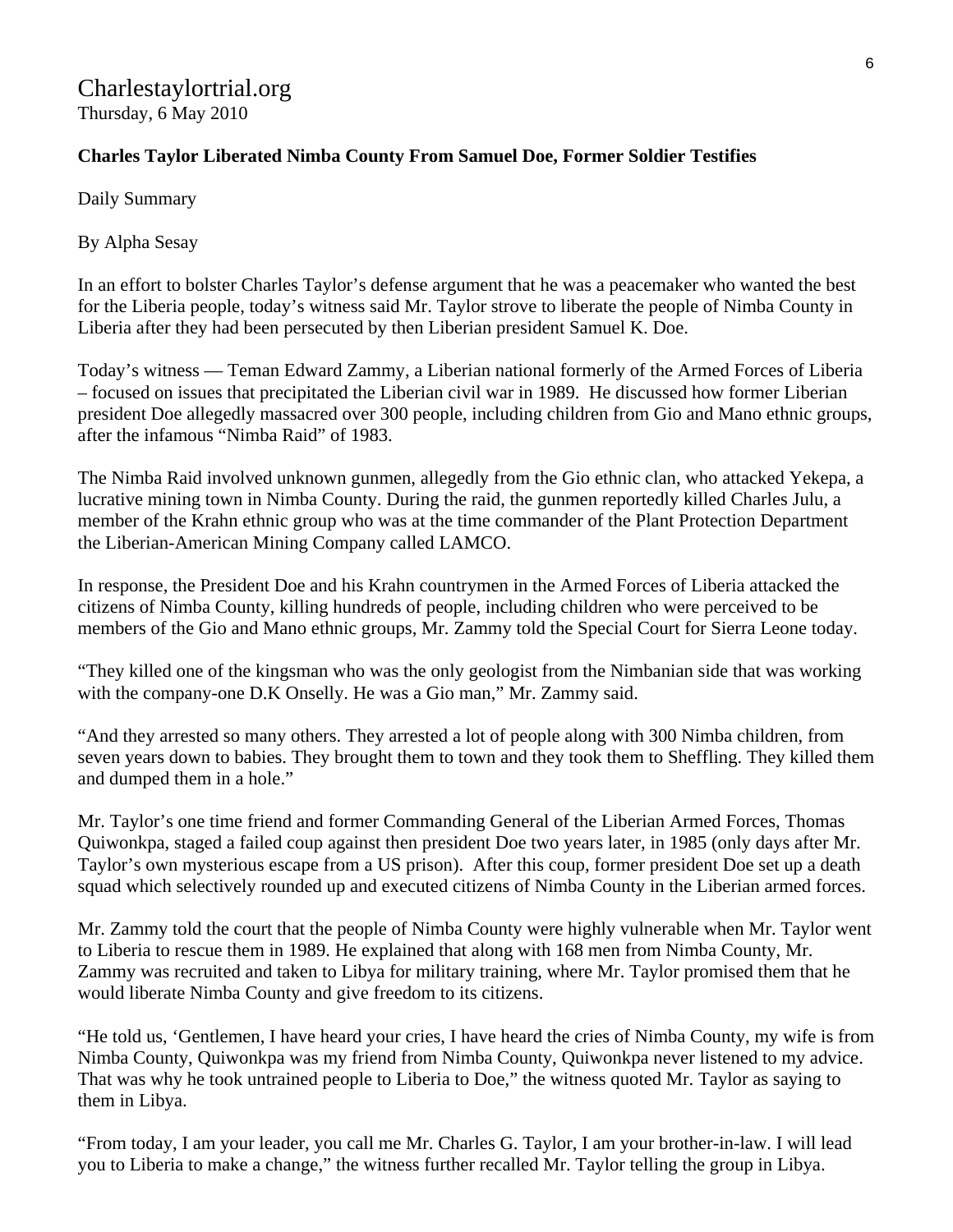As Mr. Taylor invaded Liberia with his National Patriotic Front of Liberia (NPFL) rebels in 1989, he received huge support and many recruits from Nimba County, Mr. Zammy said. They saw Mr. Taylor as the man who liberated them, the witness told the court.

Testimony today was not directly related to the core allegations against Mr. Taylor for his alleged role in crimes committed by Sierra Leonean rebels during his neighboring country's brutal 11-year civil war. The testimony does, however, link in with Mr. Taylor's broader defense argument that he was a man of peace who wanted the best for Liberia and for his fellow Sierra Leoneans, and not a war monger who benefitted from the two countries' material wealth through terrorizing civilians and supporting rebel crimes.

Mr. Zammy's testimony continues tomorrow.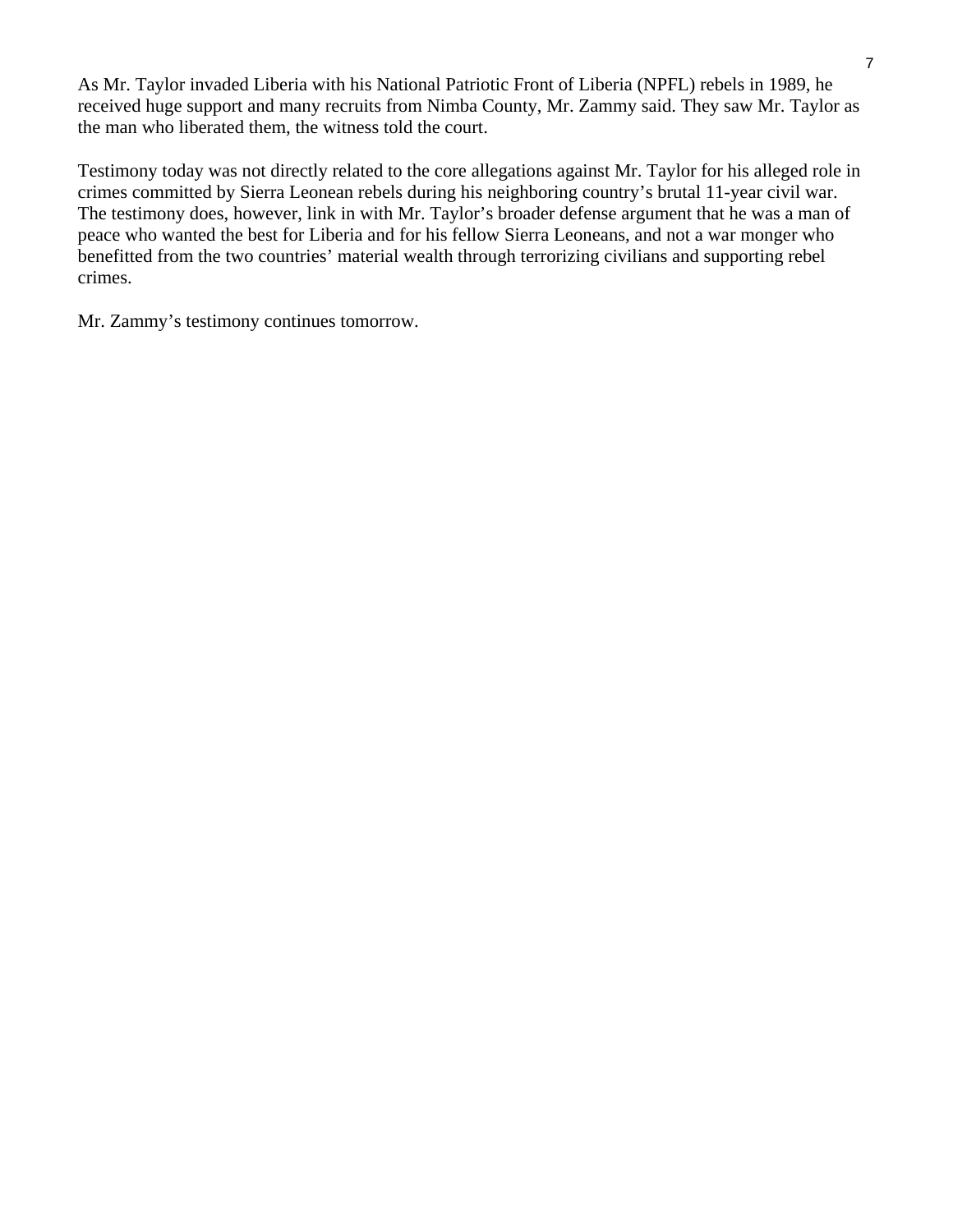

United Nations Mission in Liberia (UNMIL)

# **UNMIL Public Information Office Media Summary 6 May 2010**

*[The media summaries and press clips do not necessarily represent the views of UNMIL.]* 

# **UN News in Liberia**

#### **Midwives Shortage Kills Many Women, Babies Here - UNFPA Boss Raises Alarm**

[In Profile Daily, Daily Observer, The News, The Informer]

- Midwives in Liberia yesterday joined millions of their counterparts around the world to observe International Day of Midwives, with the United Nations Populations Fund (UNFPA) calling on the Liberian government to urgently address the shortage of midwives in the country.
- UNFPA Resident Representative to Liberia, Ms. Esperance Fundira, said women in Liberia continue to die every day due to pregnancy related complications.
- Ms. Fundira delivering the keynote address said "maternal mortality ratio is at 994 per 100,000 live births, while skilled birth attendance is at only 46 percent and antenatal coverage at 79 percent.
- The UNFPA boss also indicated that Liberian women suffer from long debilitating problem of obstetric fistula.
- The theme of this year's International Day of Midwives was "The World Needs Midwives Now More Than Ever", which Ms. Fundira localized as "Liberia Needs More Midwives Now More than Ever" as topic of her address.

#### **Star Radio** *(News monitored today at 09:00 am)*

#### **UNDP Country Director Impressed With MDG Project**

- The Country Director of the United Nations Development Programme (UNDP) in Liberia says there are better prospects for the millennium village project in Kokoyah Statutory District, Bong County.
- Mr. Dominic Sam said he was impressed with the level of progress made in the implementation of the project despite initial challenges.
- Mr. Sam encouraged residents of Kokoyah to play a leading role in the actualization of the project which seeks to alleviate poverty and extreme hunger.
- He reaffirmed the UNDP's commitment of providing the required support to the millennium village project to meet its full benchmark.
- The UNDP Country Director spoke Tuesday in Kokoyah District, Bong County during an acquaintance tour accompanied by FAO Resident Representative Dr. Winfred Hammon.

#### **Truth FM** *(News monitored today at 10:00 am)*

#### **UNDP Donates 15 Motorbikes to LNP**

- The United Nations Development Programme (UNDP) has presented 15 Honda motorbikes to the Liberia National Police (LNP) to enhance their operations in the area of community services.
- Making the donation Wednesday, the UNDP procurement assistant, Albert Boima said there are additional six customs-made motorbikes on the way for the Police.
- Mr. Boima said UNDP made the donation under the UN Peace Building Fund for Community Policing at the total cost of US\$83,000.
- He said the UNDP is fully aware of the Police logistical limitation in their operations and will do every thing to capacitate the Police.
- Receiving the motorbikes, Deputy Police Director for Administration, Samuel Darkina said the UNDP donation was a worthy cause to the Police operations in crimes prevention.

# **Local News on Liberian issues**

#### **President Sirleaf Submits Budget Of Over US\$347M**

[Front Page Africa, New Democrat, The News, National Chronicle, The Informer, The Analyst]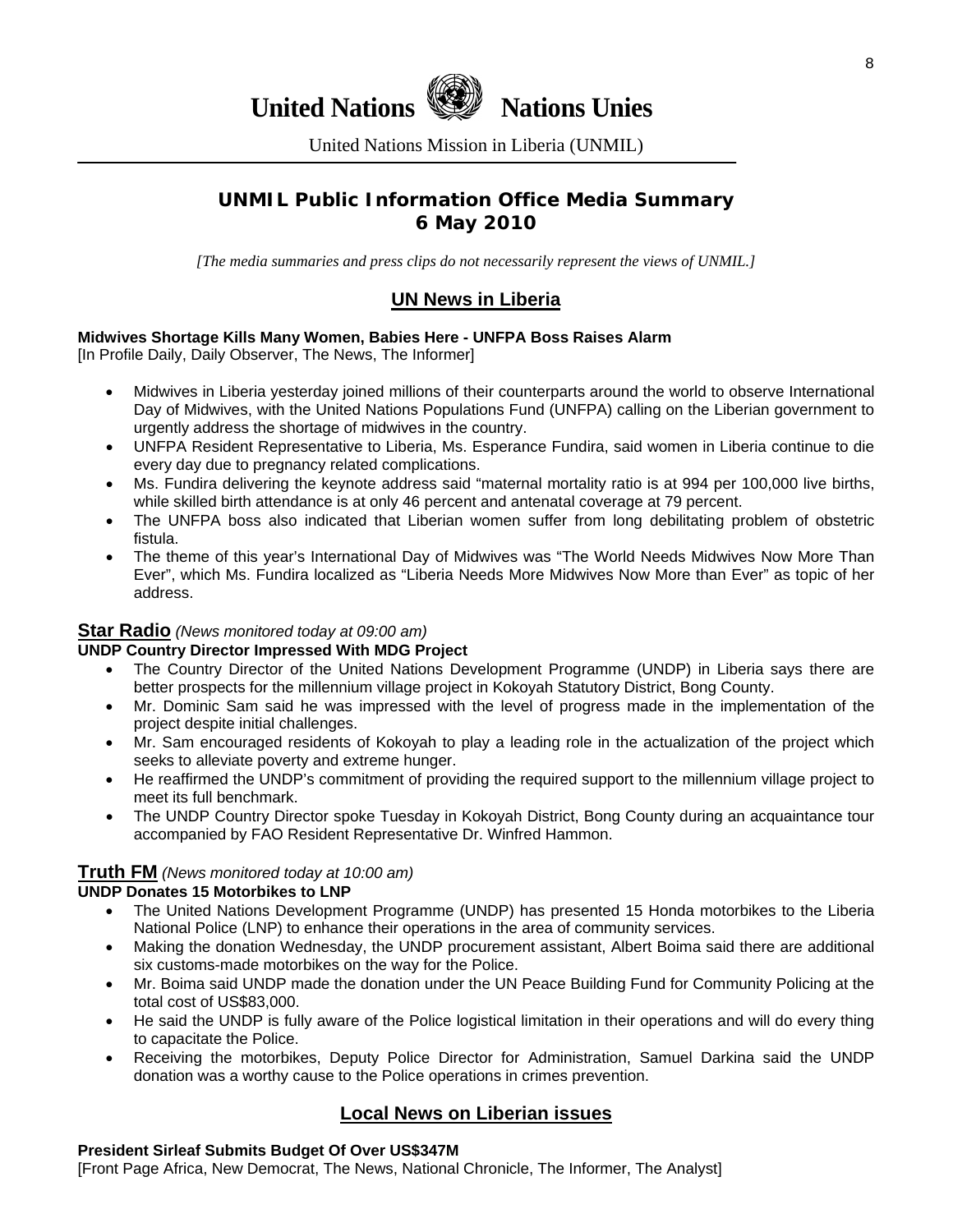- President Ellen Johnson has submitted the draft fiscal budget for 2010 2011 to the National Legislature.
- Finance Minister Augustine Ngafuan said the proposed fiscal budget is in the tune of a little over US\$347 million.
- According to Minister Ngafuan, revenue sources in the budget will come from tax income, non-tax revenue, grants and prior revenue from the last and current fiscal year.
- He disclosed government expects to raise over US\$230 million from tax revenue, more than US\$52 million of which will come from non-tax revenue.
- The Finance Minister also said US\$59 million of the over US\$230 million will come mainly from bilateral grants.
- Minister Ngafuan further revealed the Ministry of Public Works leads the allocation for spending entities with US\$28.7 million followed by the Ministries of Education and Health with US\$28.2 million and US\$21.1 million respectively.
- The Finance Minister disclosed there will also be an increase in civil servants salary due to the massive reduction in income and corporate taxes on the revenue side of the budget.

#### **US Government Justifies Non-budgetary Support to Liberia**

[Front Page Africa, The News, National Chronicle]

- The US government has for the first time commented on why it is not providing direct budgetary support to the Liberian government.
- USAID Mission Director said the US government does not provide direct budgetary support to Liberia because of lack of specifics on the usage of the funds.
- Ms. Pamela White said the US government is interested in the specific areas its money would be applied noting that US was also interested in seeing specific impact of its funds on the people as a mark of accountability.
- The US government official disclosed the Obama Administration was more interested in helping developing countries, like Liberia.
- Ms. White spoke Wednesday when she held a roundtable with a team of journalists at the US Embassy in Monrovia.
- During the gathering, she confirmed a US\$6.6 million support to the health and education sectors of the country.
- The USAID Mission Director however warned of serious consequences if the funds are not properly utilized.

#### **Liberia Named 'Fastest Reformer' in HIPC Initiative**

[Heritage, The News, The Inquirer, The Analyst]

- The international community has named Liberia as the fastest reformer in the Heavily Indebted Poor Countries Initiative (HIPC).
- Finance Minister Augustine Ngafuan said Liberia will reach the HIPC Completion Point in June of this year.
- Minister Ngafuan said the confirmation was made during meetings he held in the United States with officials of the World Bank, International Monetary Fund (IMF) and the US Treasury Department.
- The Finance Minister said he used the opportunity provided by the meetings to discuss the bilateral and multilateral agencies' development portfolios in Liberia and their engagements in the country.
- Minister Ngafuan at the head of a government delegation attended the spring meetings of the World Bank and the IMF in Washington, DC.

#### **LNP Sends 3 Nigerians, Other to Court for Alleged Conspiracy to Kidnap American Bishop**  [In Profile Daily]

- The Liberia National Police has sent to court three Nigerians and a Liberian for their alleged conspiracy to kidnap an American Bishop for a random of US\$2 million.
- Police spokesman George Bardue said suspects Peter Agba, Richard Ekperonh, Okechi Ihezie and Alfred Foewea were arrested with a pistol while trying to execute their plan.
- Mr. Bardue said the suspects will be prosecuted before the Monrovia City Court for charges ranging from criminal conspiracy, attempt to kidnap and illegal possession of firearm.
- According to the Police spokesman the suspects held several secret meetings at their Thinker's Village residence for the kidnap of Bishop Rosetta Cox of the Rock Church in Margibi County.
- He said the suspects admitted to the plan to kidnap the American Bishop but said others linked to the plan are still at large.

#### **NEC Fires Back At LDI Boss**

[The Inquirer, The Analyst, Front Page Africa, New Democrat]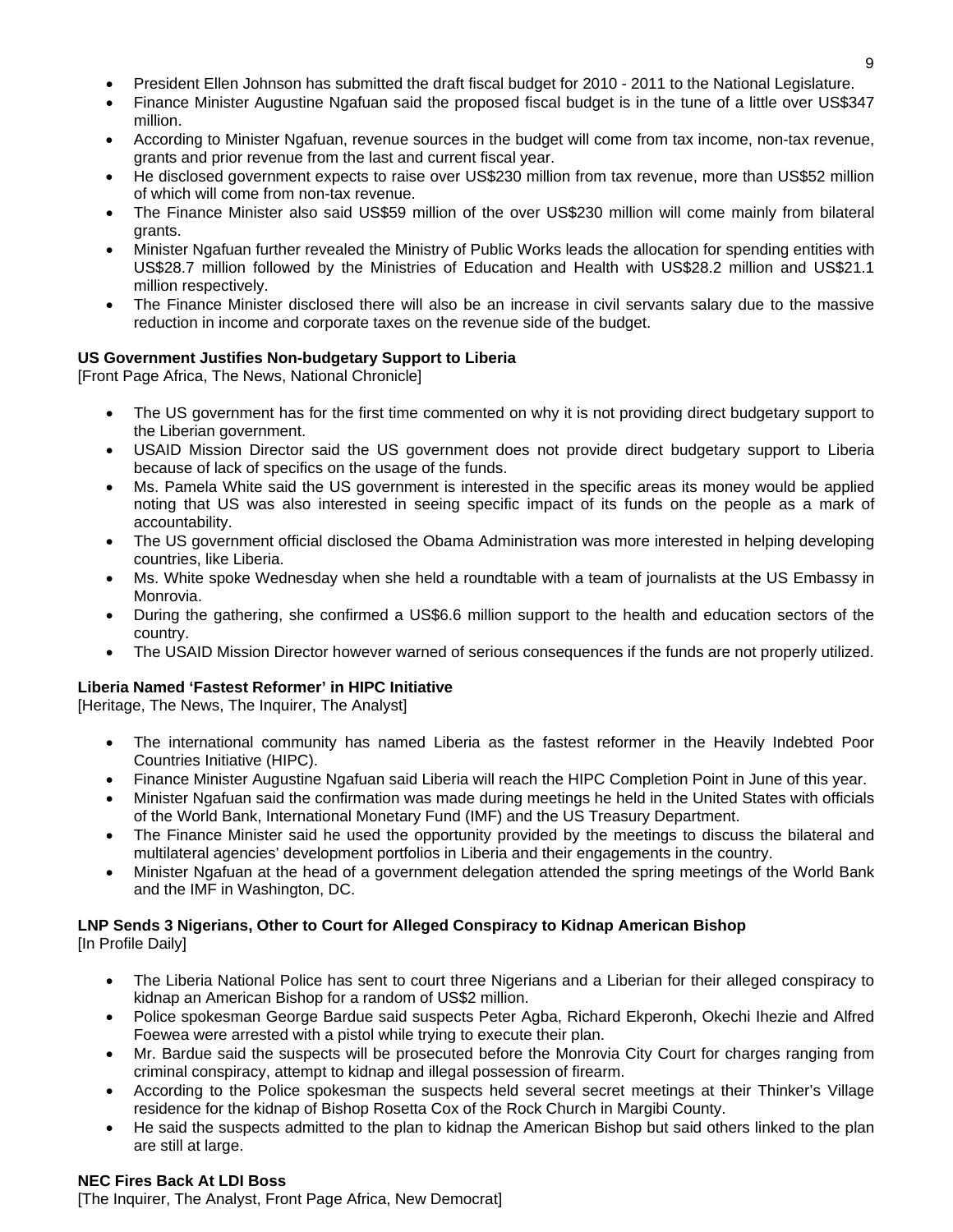- The National Elections Commission (NEC) says its attention has been drawn to a barrage of false claims by the executive director of the Liberia Democratic Institute (LDI).
- The NEC said the issue raised by Mr. Dan Saryee on the accreditation of community-based and civil society organizations is totally out of place.
- A NEC release issued Wednesday argued that Mr. Saryee's contention is based on mere speculation and misconception.
- The issue relates to accreditation of community-based and civil society organizations desirous of engaging in civic and voter education for the 2011 elections.
- NEC described Mr. Saryee's claim as a grand design to cast dark shadows over the pending electoral process through the dissemination of fallacies and half-truths.

#### **House To Repeal Certified Public Accountant Act**

[Daily Observer]

- The House of Representatives is poised to repeal the 1933 Act of the Liberia Institute of Certified Public Accountants (LICPA) Limited of Liberia.
- The Act which guides the workings of accounting in Liberia and educates individuals in such areas was submitted to the House a few weeks ago by the Liberian government through the Institute.
- On Tuesday, the House Standing Committee on Ways, Means and Finance called a major public hearing with financial experts and internationally recognized accountants to discuss the Act.
- The discussion brought together several officials from the University of Liberia, Ministry of Finance, General Auditing Commission and other auditing institutions among others.
- The Act, when repealed will promulgate standards and rules of general and specific application to accounting and auditing in Liberia that are appropriate for the private sector.

#### **LMA Bill Saddles in Confusion**

[The News]

- Opposing parties in the Liberia Marketing Association (LMA) have verbally clashed in a public hearing at the House of Representatives.
- In the clash, the LMA conflicting parties disagreed on the passage of a bill seeking to amend the Act that created the Association.
- LMA Secretary General Dahn Sherman said it was important to pass the bill into law which is currently before the House.
- Mr. Sherman argued the current LMA Act has legal faults because the Association is being subjected to people claiming to be founders.
- However, the group of founders of the LMA called on the House not to pass the bill because they have no input in the document.
- A spokesman of the LMA founders Albert Peters also told the hearing the bill should not be passed because the LMA leadership is currently under corruption investigation.

#### **Star Radio** *(News monitored today at 09:00 am)*

#### **President Sirleaf Submits Budget Of Over US\$347M**

*(Also reported Radio Veritas, Truth FM, Sky FM, and ELBC)*

#### **US Government Justifies Non-budgetary Support to Liberia**

*(Also reported Radio Veritas, Sky FM, and ELBC)*

#### **Former Assistant Information Minister Trapped In Fire**

- Reports say former Assistant Information Minister for Public Affairs Jeff Mutada has been rushed to hospital following a fire incident at his home.
- Fire reportedly gutted Mr. Mutada's four-bed room house in Barnesville Wednesday evening burning it to ashes.
- Following the incident, Mr. Mutada was rushed to the John F. Kennedy Medical Centre in Sinkor.
- The cause of the fire is yet to be established.

#### **LMA Bill Saddles in Confusion**

#### **NEC Fires Back At LDI Boss**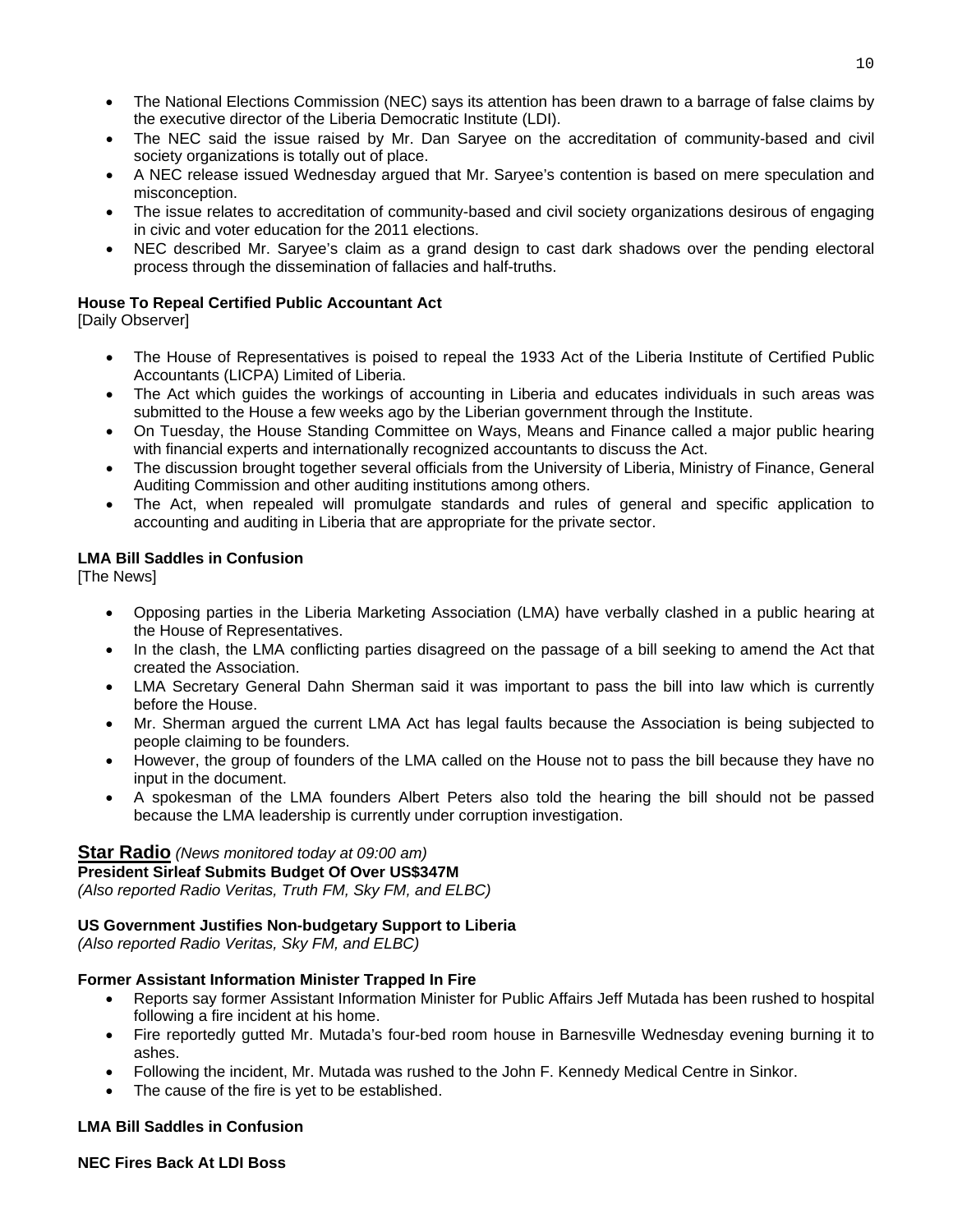#### **Radio Veritas** *(News monitored today at 09:45 am)*

#### **JPC Wants Government Prosecute GAC Audit Indictees**

- The Catholic Justice and Peace Commission (JPC) is calling on the Liberian government to start the prosecution of people indicted in the audit report of the General Auditing Commission (GAC).
- But the JPC wants the government prosecution of indicted persons in the GAC audit report to be based on overriding and convincing evidence.
- The JPC national executive director, Cllr. Augustine Toe said by doing so people accused of stealing public funds by the GAC report will have their day in court to prove their innocence or guilt.
- The JPC says while it welcomes efforts so far by government in prosecuting people indicted for corruption by the GAC audit report, it preys that the process would be done in honesty and under the due process of law.
- The Catholic rights group is warning that the culture of impunity is continuing under the Unity Party-led government a major factor for the endemic form of corruption found in all sectors of the Liberian society.
- Cllr. Toe said if government is serious in its fight against corruption, the former managing director of the Liberia Petroleum Refinery Company (LPRC), Harry Greaves must be made to give full disclosure of the oil deal signed between the LPRC and the Nigerian oil company, Zakhem.

#### **Liberia Named 'Fastest Reformer' in HIPC Initiative**

*(Also reported Truth FM, Sky FM, and ELBC)*

#### **Truth FM** *(News monitored today at 10:00 am)*

**LNP Sends 3 Nigerians, Other to Court for Alleged Conspiracy to Kidnap American Bishop** 

#### **International Clips on Liberia**

#### **Liberian to hang for drug trafficking in Malaysia**

#### **http://www.thejakartapost.com/news/2010/05/06/liberian-hang-drug-trafficking-malaysia.html**

A **Liberian** on death row for drug trafficking has lost his final appeal in Malaysia's top court. Prosecutor Nurulhuda Nuraini Mohamed Nor says the Federal Court upheld Nobies ah Ezike's conviction Wednesday. The judges unanimously found that the prosecution proved its case based on witness statements and documents. The prosecutor said Thursday that Ezike was convicted in 2005. The businessman was arrested in 1996 after sending a package containing heroin to the United States when he was in Malaysia. A date for his execution hasn't been set. The death penalty is mandatory for drug trafficking convictions in Malaysia.

#### **U.S. Marine Making a Difference in Liberia - U.S. Marine Forces Africa**

#### **http://www.dvidshub.net/?script=news/news\_show.php&id=49205**

Stuttgart, Germany -- U.S. Marine Corps Staff Sergeant Gary Morris' time in Liberia, which originally began as a voluntary six-month assignment, will end in August 2010, 20 months later. The U.S. military has been providing mentors and advisors to Liberia's security sector reform initiative since 2006, a U.S. State Department-led initiative that has completely rebuilt the military in Liberia, screening tens of thousands of applicants for a 2,000 member force. A reservist, Morris was serving as a platoon leader in an antiterrorism unit in Billings, Montana, when he decided to accept the assignment as a military advisor in Liberia. Morris arrived in Liberia in January 2009, where for six months he served as a mentor to the 2nd Battalion of the newly formed 23rd Infantry Brigade of the Armed Forces of Liberia. He returned home to Dallas only to receive a call shortly afterward asking if he would come back to Liberia. Having found his work in Liberia rewarding, Morris agreed to return. He served another two months as a mentor, after which he moved to U.S. Africa Command's Office of Security Cooperation at the U.S. Embassy in Monrovia. In the OSC, he works as the Liberia Defense Sector Reform liaison and assists all U.S. military personnel in Liberia with logistical support.

#### **Russian special forces storm oil tanker, arrest Somali pirates**

#### **<http://www.timesonline.co.uk/tol/news/world/africa/article7117736.ece>**

Russian commandos dramatically rescued the crew of an oil tanker today that had been seized by pirates off the coast of Somalia. Special Forces marines stormed the Liberian-registered Moscow University and freed all 23 Russian crew members unharmed. One pirate was reported killed and ten others were arrested after a firefight during the dawn helicopter raid on the vessel, which is carrying 86,000 tonnes of oil worth \$52 million (£34 million). "During reconnaissance preceding the assault operation, the Russian sailors simultaneously used helicopters and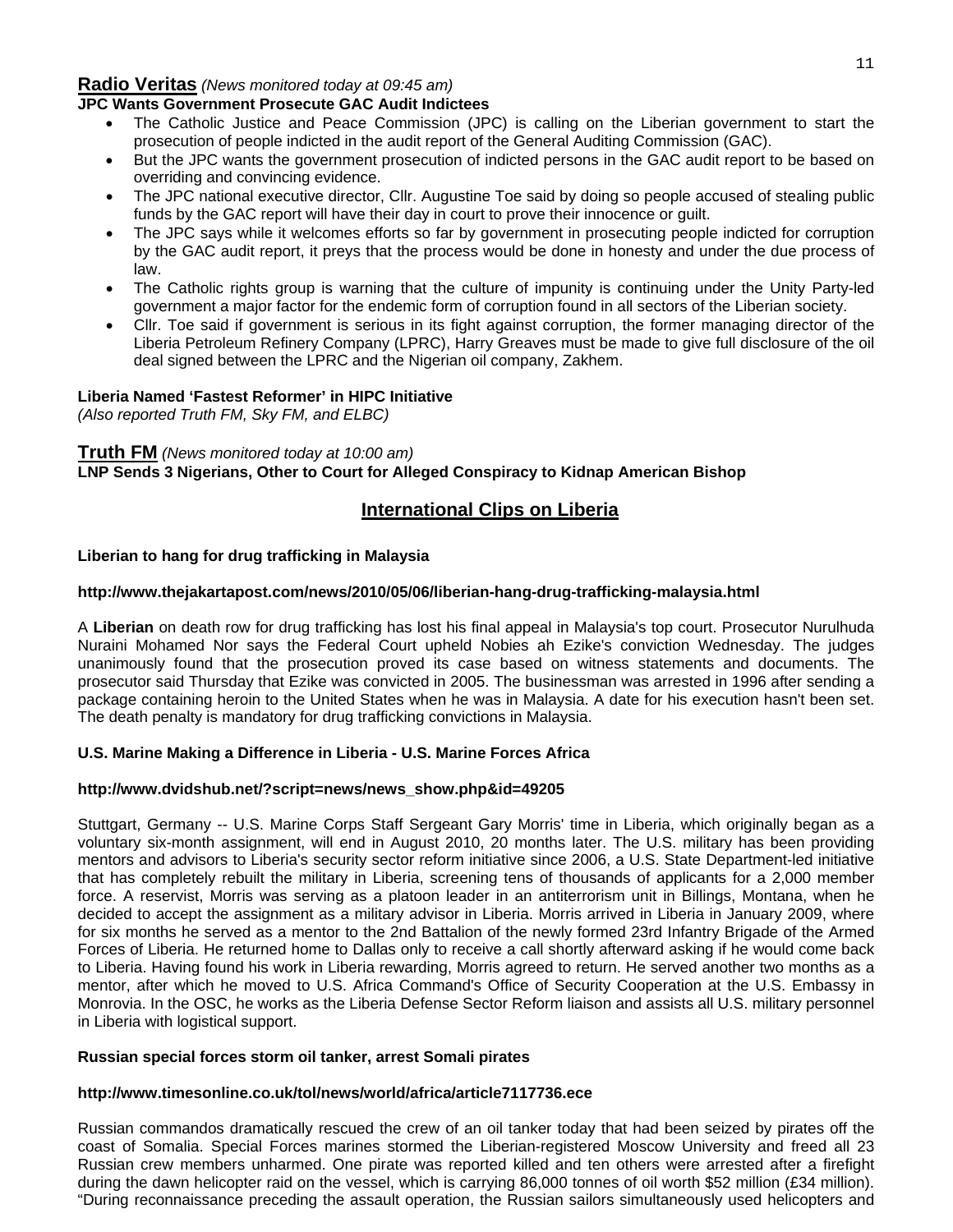speedboats while Special Forces covertly approached the tanker," an unidentified Russian navy official told the Ria-Novosti news agency. "The pirates on board the Moscow University tanker opened fire using small arms. One of them was shot during return fire." Colonel Alexei Kuznetsov, a spokesman for the Russian Defence Ministry, said: "Nobody was hurt among the tanker crew and the Russian military. The pirates have been detained and are being held on board the Moscow University tanker."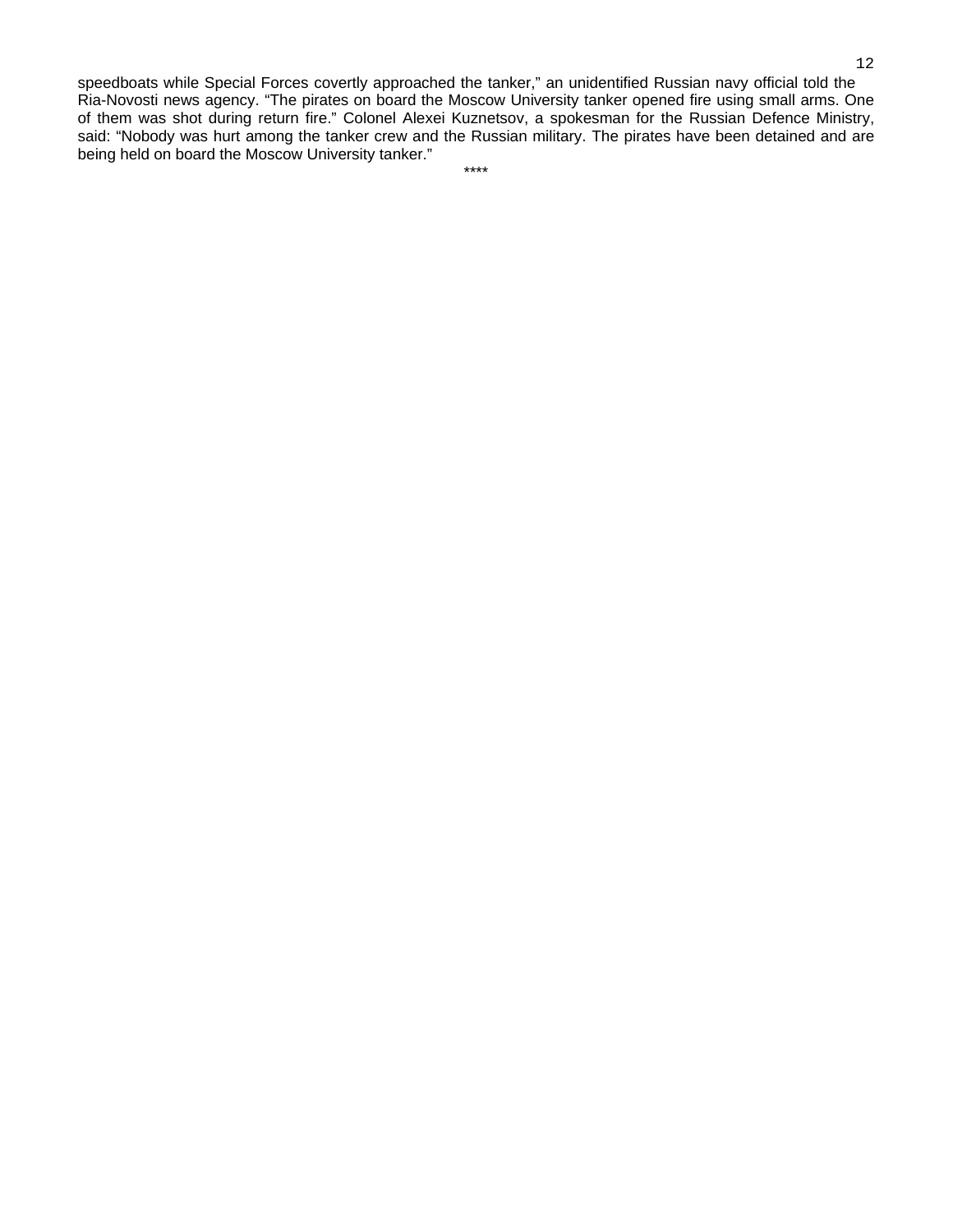VOA Thursday, 6 May 2010

# **Kenyans Await ICC Chief Prosecutor's Arrival**

By Peter Clottey



International Criminal Court (ICC) prosecutor Luis Moreno-Ocampo gives a press conference, 01 Apr 2010, in The Hague on a probe the ICC will carry out into crimes against humanity allegedly committed in the violent aftermath of Kenya's December 2007 presidential election.

Kenya's local media reports that the chief prosecutor of the International Criminal Court (ICC), Luis Moreno-Ocampo, is scheduled to arrive in the country this weekend to spearhead investigations into the 2007 post-

election violence.

Douglas Mutua, a journalist with the Nations Media group said Kenyans have been demanding justice since the end of the electoral violence that led to the loss of lives and properties.

"Moreno-Ocampo will be coming to Kenya on Saturday this week to see victims of the post-election violence and even people who think they are among the suspects," he said.

The chief prosecutor is scheduled to officially launch an inquiry into Kenya's post-election violence that led to the deaths of at least 1133 and displaced over 600,000 people.

The chief prosecutor has reportedly expressed the wish to have suspects of the post-election violence arrested next year ahead of their trial scheduled for 2012.

Mutua said Kenyans are eagerly awaiting the chief prosecutor's arrival.

"Generally, Kenyans are seeing a situation whereby they would be getting justice. Justice will be done because they already know that Moreno-Ocampo earlier announced that he had 20 suspects that he will be investigating. So, they are seeing a situation whereby the ICC has taken up this case seriously, and they are bound to benefit," Mutua said.

Kenya's government has so far agreed to cooperate with the ICC's chief prosecutor investigations into the electoral violence.

But, Mutua said government officials seem reluctant to comment on Moreno-Ocampo's arrival.

"The leadership is kind of scared because they are not discussing the issue in public. You know the main culprits here would be politicians and I believe that most of them fear a bit to talk so boldly about the statement Moreno-Ocampo is making because they may be suspects. No one has ruled out that the president and the prime minister will be suspects because whatever happened in this country in that period was because of the two," Mutua said.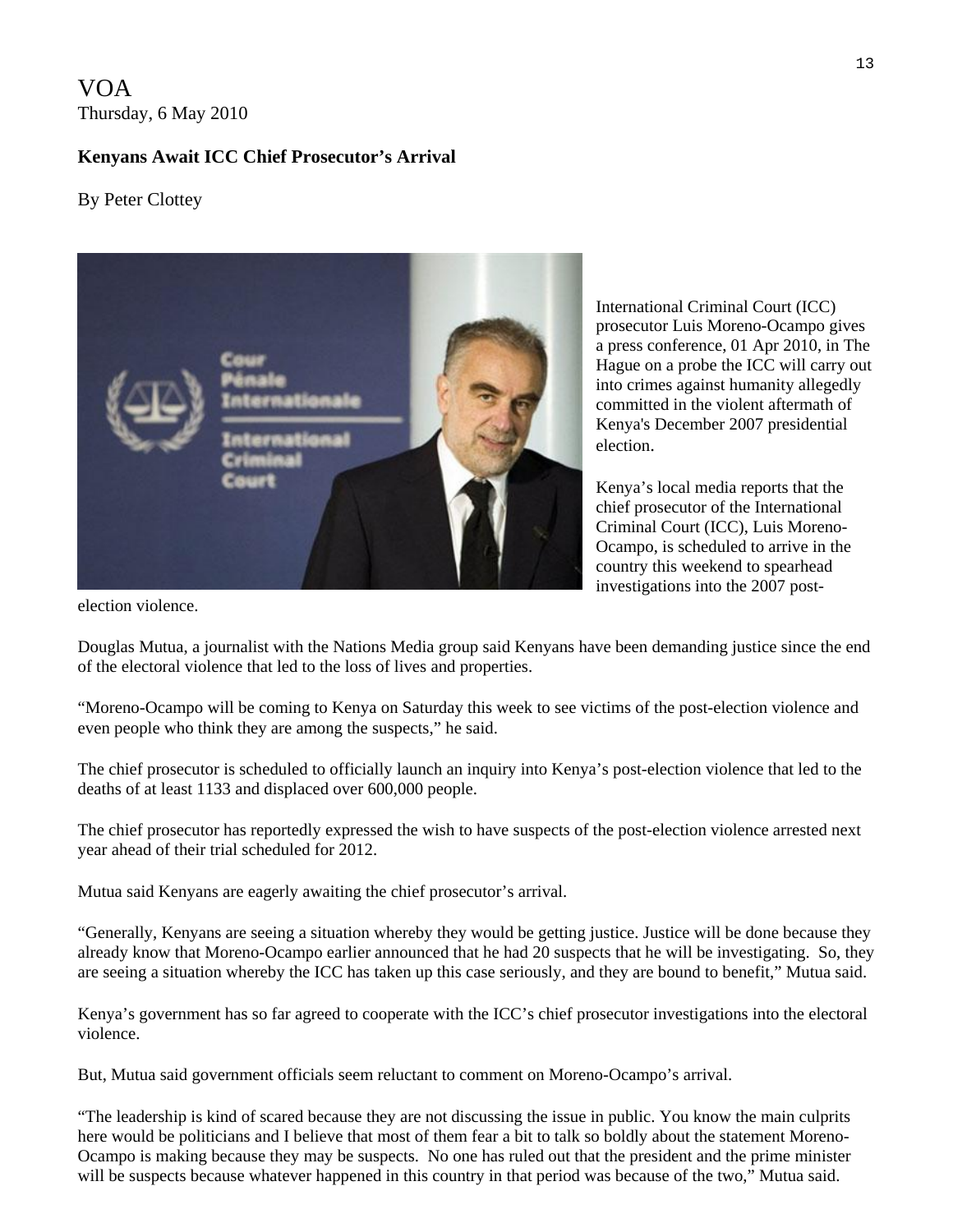# The Washington Times

Friday, 7 May 2010

# **Obama keeps distance from tribunal**

# By [Nicholas Kralev](http://www.washingtontimes.com/staff/nicholas-kralev/)

A pushback from the military and a skeptical secretary of defense have dashed the hopes of some Obama administration officials for closer cooperation with a global war-crimes tribunal that some fear could prosecute American service members, current and former U.S. officials say.

Although the United States has rejoined the meetings of the International Criminal Court (ICC) member states after an eight-year absence, it has taken little new action to work more closely with the court.

In fact, many international legal analysts argue that there was a more significant change in U.S. policy toward the ICC from the first to the second term of President George W. Bush than there has been since President Obama took office last year.

"The administration has been very cautious and slow, and has not made dramatic changes in approach towards the ICC," said John B. Bellinger, the State Department's legal adviser under Secretary of State Condoleezza Rice.

"During a 10-month policy review last year, they made no changes in policy, and in November they announced rather tepidly that they would attend the assembly of state-parties ... as an observer, but emphasized that they had continuing concerns about the possibility of politicized prosecutions of Americans," he said.

President Clinton signed the ICC treaty in 2000 but made clear that he had no intention of submitting it to Congress for ratification. He had serious concerns about potential prosecution of U.S. officials and soldiers, after Washington's failure to amend the treaty to secure certain protections for Americans. Still, he wanted to send a message to the world that the United States believes in international justice.

The Bush administration later said that such messages had little meaning and "unsigned" the treaty in 2002. During its second term, the administration became much more supportive of the ICC and helped in its prosecution of Sudanese President Omar Bashir for crimes in Darfur.

"The Bush administration went too far during its first four years in distancing itself from and criticizing the ICC, which made the rest of the world think that the administration didn't support international justice," Mr. Bellinger said. "During the second term, we took a more pragmatic approach of offering to help the court's Darfur investigation, and the policy shifted significantly to one of selective engagement."

Luis Moreno-Ocampo, the ICC prosecutor, recently said that Mr. Bush pursued a "policy of constructive engagement" in his final years in office, "for which we are grateful."

When Mr. Obama won the 2008 election, many Democrats, including members of his administration, hoped he would rejoin the ICC statute and step up U.S. support and cooperation with the court. Some even thought he might try to ratify it. However, the president has done none of those things.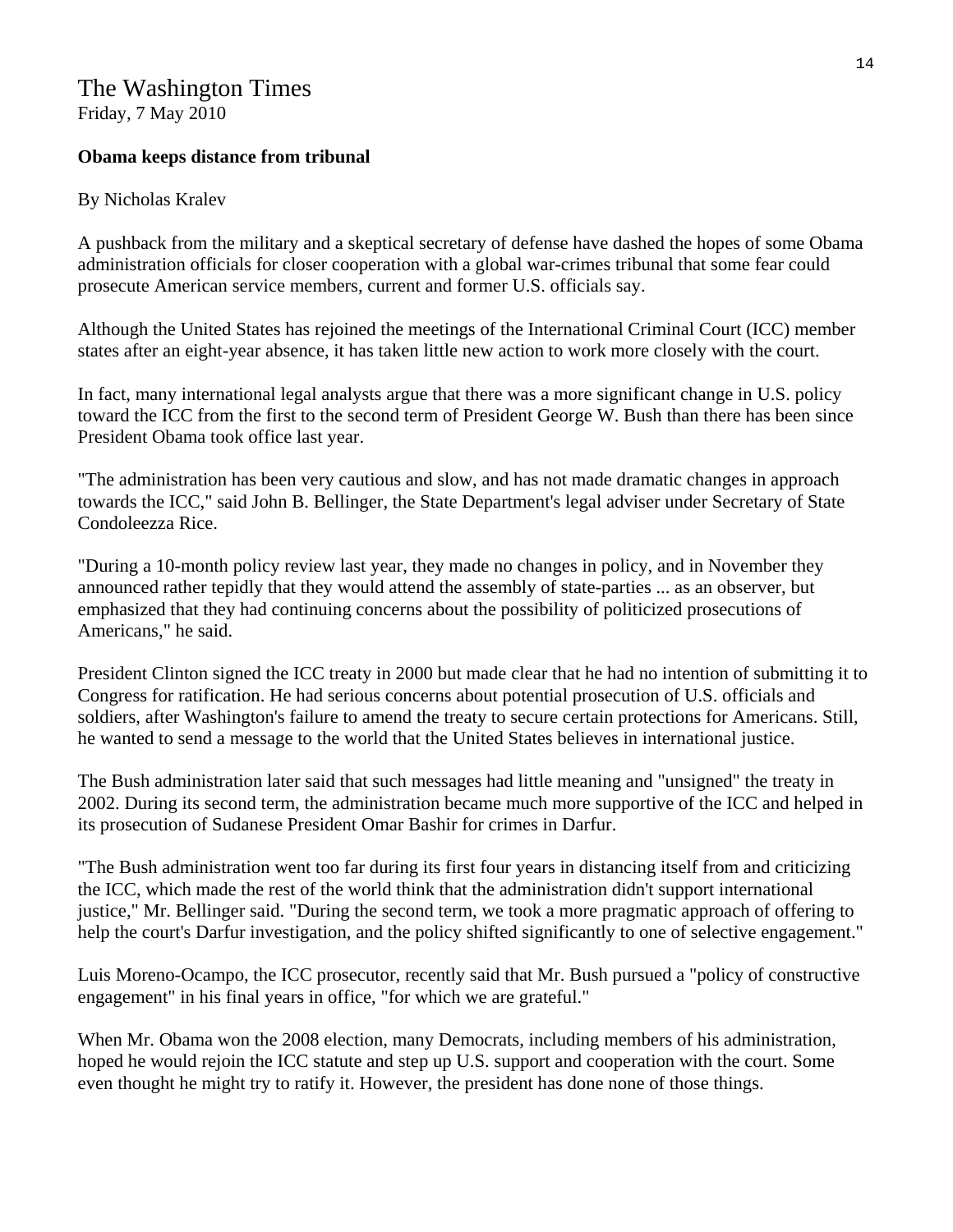Capital News Thursday, 6 May 2010

# **Kampala to host ICC meeting**

BY JUDIE KABERIA

The International Criminal Court (ICC) is set to hold the 9th Session of the Assembly of States in Kampala, Uganda.

Director of the Secretariat Assembly of the States Parties of the ICC Renan Villacis on Wednesday said the conference which will start at the end of this month will see several amendments made to the Rome Statute and review of International Crimes and Justice.

"The Assembly decided that the review conference would be held from May 31 to June 11 for a period of ten working days to consider amendments to the Rome Statute and a stocktaking of international criminal justice," he said.

The Rome Statute is the treaty adopted in 1998 during a conference where 160 States established an international criminal court.

The conference is scheduled to define the crime of aggression, the conditions for the exercise of jurisdiction by the court as well as draft elements of the crime.

Crime of aggression is one of the crimes within the ICC jurisdiction but State Parties are yet to define it and set conditions under which the court will exercise its jurisdiction.

Another amendment to the Rome Statute will be the inclusion of a proposal that if adopted will expand the list of banned weapons which will be included in the war crimes.

Consideration to delete an article (article 124 of the Rome Statute) that allows a new State Party to opt for exclusion from the court's jurisdiction on war crimes allegedly committed by its nationals or on its territory for a period of seven years will be the third amendment to the Rome Statute.

Mr Villacis said in the matters of international criminal justice, the conference will assess matters level of cooperation by member states which has been a major challenge for the ICC especially in arresting suspects and carrying out investigations.

He said the topic will be handled by Costa Rica and Ireland.

South Africa and Denmark will focus on the principle of complimentarity. Complimentarity means that the court only intervenes when a state is unwilling to investigate and prosecute core international crimes genuinely.

Peace and justice will also be key topics and Argentina, Democratic Republic of Congo plus Switzerland will lead in the discussions.

UN Secretary General Ban Ki-Moon will open the high profile conference that will see top international personalities such as presidents, prime ministers, to name but just a few the likes of Thabo Mbeki, former UN Secretary General Kofi Annan and of course a powerful delegation from the ICC and other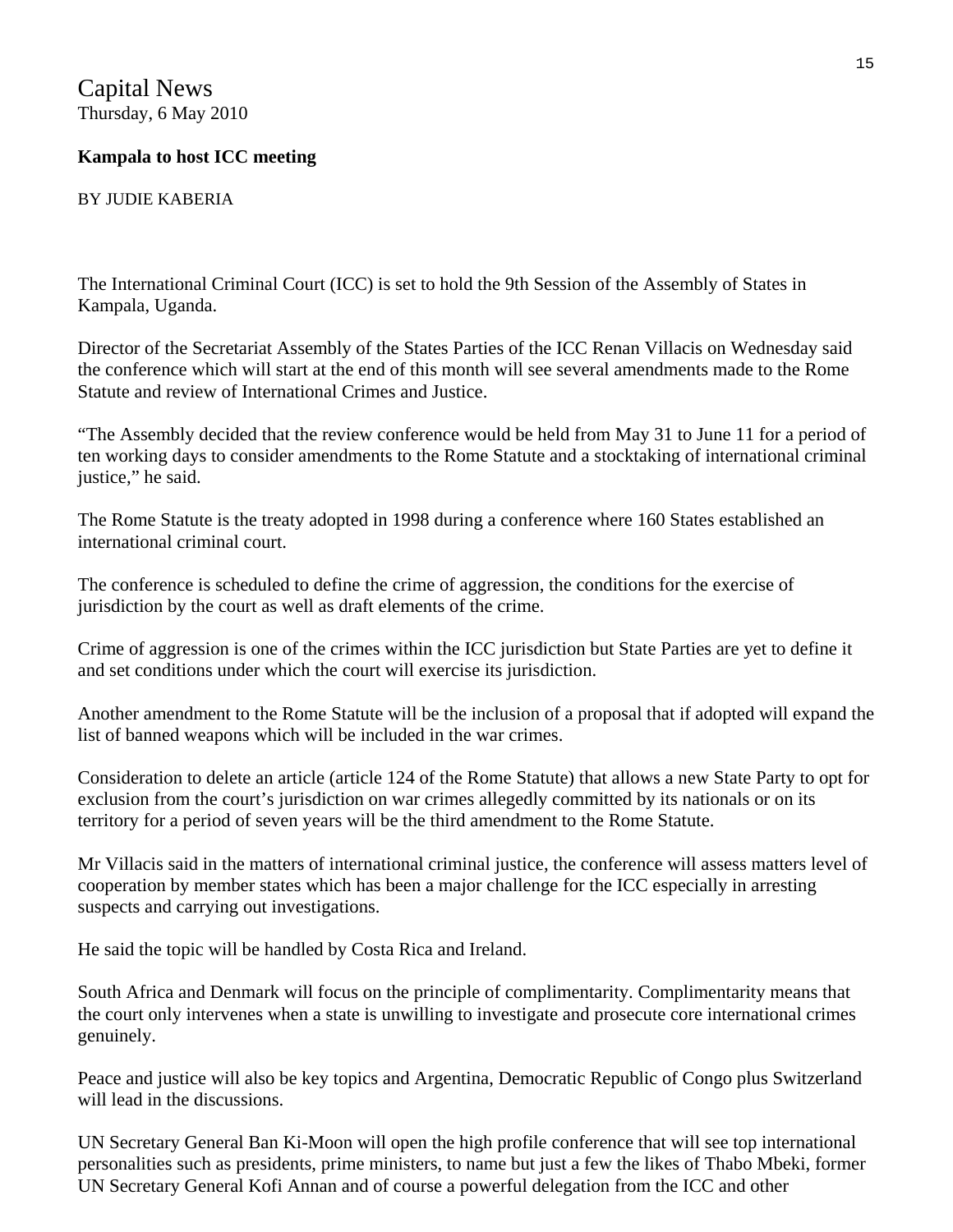international and national bodies.

Ugandan President Yoweri Museveni who will be the host is slotted to make remarks during the conference.

Out of the 111 member states, only 40 countries have so far registered for the review conference but Mr Villacis said more registrations were expected before the beginning of the conference. He however could not confirm if Kenya had registered.

Africa has the highest number of situations under investigations of the ICC and it is also the continent with a highest membership of 30 countries.

The review conference is held every year and the last one was held in November last year at The Hague.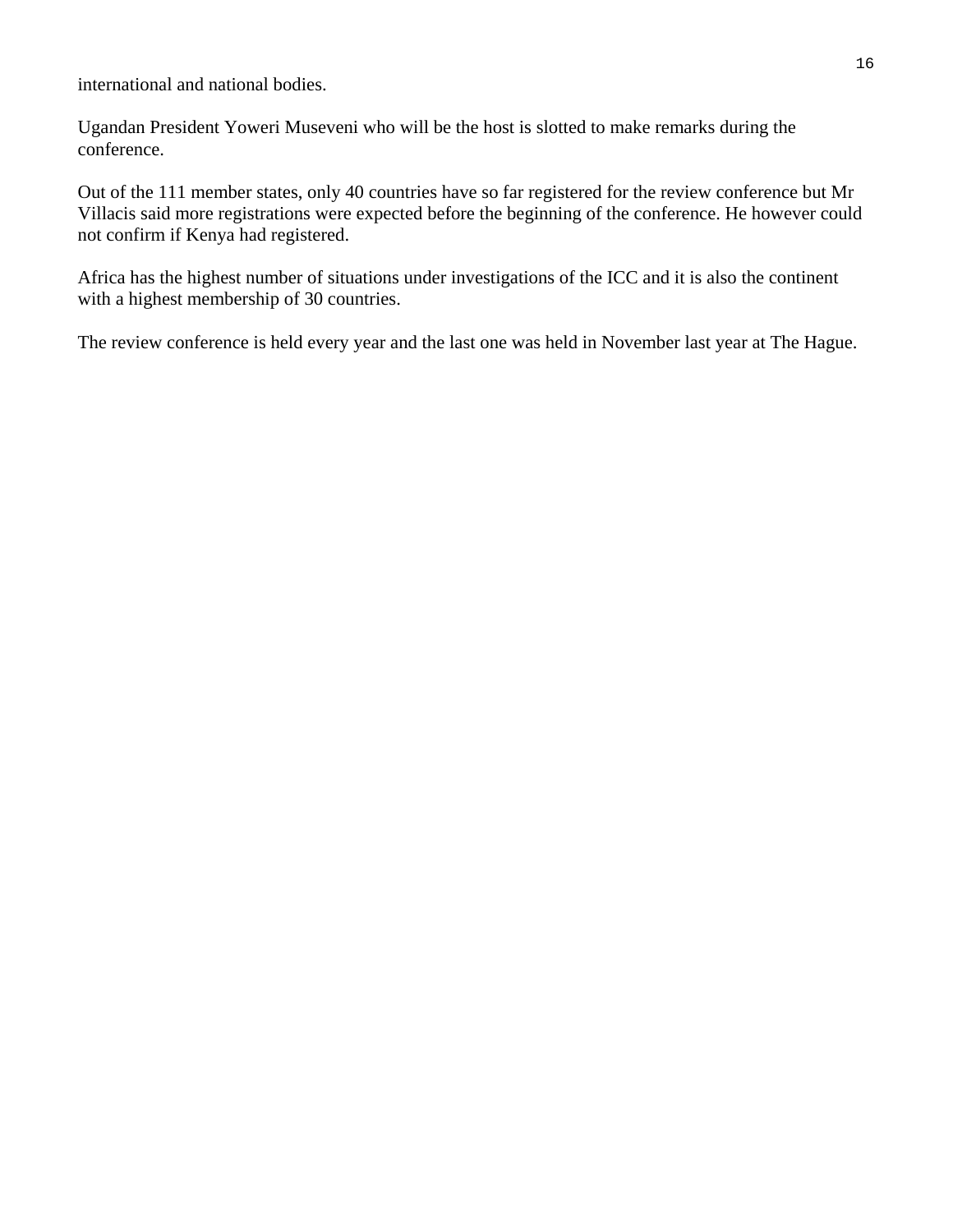# Radio Netherlands Worldwide

Wednesday, 5 May 2010

# **Honduran truth commission starts work**

By International Justice Desk



*Tegucigalpa, Honduras* 

A truth and reconciliation commission on Tuesday launched an investigation into the

political unrest that shook Honduras last year. The former vice president of Guatemala, Eduardo Stein, is leading the commission. He says he believes he will be ready to present a report in eight months time.

In an interview with Radio Netherlands Worldwide, Mr Stein said several things that happened during the political crisis still needed to be cleared up. He said the commission was, "a fundamental step towards reconciling the people of Honduras". The Guatemalan politician said the commission's task was not to record the history of the recent events but "to discover why, over the course of the coming months, Honduras' democratic institutions failed to solve the political crisis".

On 28 June 2009, Honduras' left-wing president Manuel Zelaya was ousted by the army and replaced by an interim government. After months of wrangling, fresh elections were called and won by the current government under the leadership of President Porfirio Lobo. The international community is far from happy with the course of events and the new Honduran government has only been recognized by about 30 countries.

The new government hopes the establishment of the truth and reconciliation commission will improve its image in the eyes of the world. The coup d'etat and subsequent political unrest led to the suspension of Honduras from the Organisation of American States, but the organisation's chief, José Miguel Insulza, will intend the inaugural ceremony in Tegucigalpa.

Human rights activists are sceptical about the commission and have serious doubts about some of its members. They say that far too many of them are too loyal to the conservative faction in Honduras.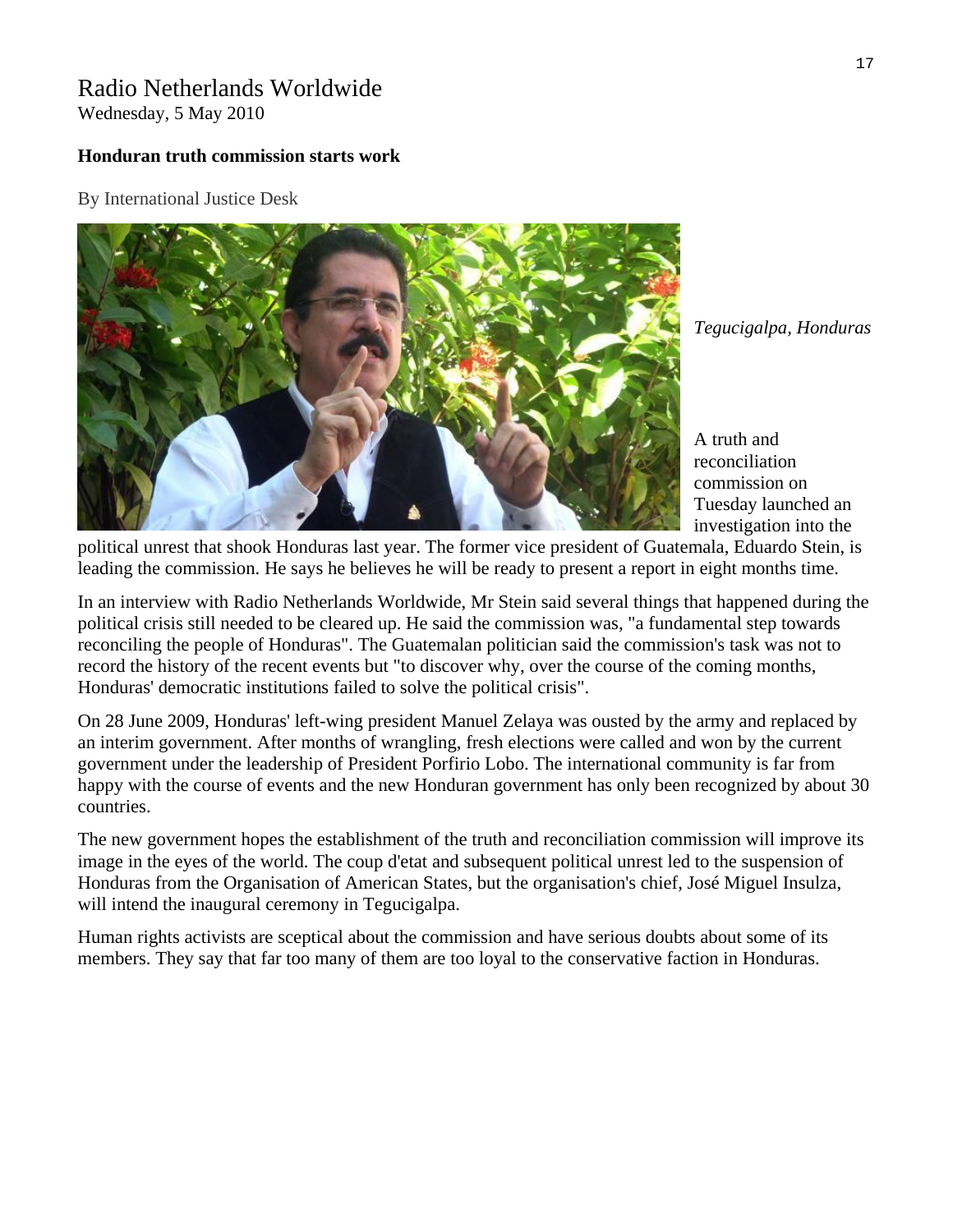# Radio Netherlands Worldwide Thursday, 6 May 2010

# **Seychelles to set up courts to fight piracy**



The Indian Ocean island nation of the Seychelles is to set up UN-backed courts to prosecute suspected pirates nabbed by European Union naval forces off Somalia, a UN statement said Wednesday.

The regional center for prosecution of suspected

pirates will be the second in the area, after one already established by Kenya.

The Vienna-based UN office on Drugs and Crime (UNODC) said the center would be used to receive piracy suspects caught by EU naval units for prosecutions on its court.

In March, the Seychelles began trying 11 pirates arrested by its coast guard with help from EU maritime patrol aircraft based in Seychelles.

The trial was conducted under a recently amended provision of the Seychelles criminal code that allows for the prosecution of piracy under universal jurisdiction.

Later the same week, eleven more pirates were transferred to the custody of the Seychelles authorities after they were by the French Navy off Somalia and flown to Seychelles via Djibouti.

Seychelles authorities have been working with the EU-UNODC counter-piracy program to ensure that the country's criminal justice system is ready for such trials.

Additional funding from Australia, Canada and Germany also made it possible to provide the police and coast guard of Seychelles with training in procedures for handing over evidence and suspects and to supply the coast guard with substantial navigation and tactical information gear.

Last month, the EU offered support to Kenya and the Seychelles to continue to judge and jail suspected Somali pirates, as Nairobi moved to cancel agreements on their prosecution.

EU nations are reluctant to try suspects captured by the naval force in busy shipping lanes in the Gulf of Aden but the bloc cannot send them to any country where they might face abuse or the death penalty.

Kenya, with the Seychelles the only littoral state that has agreed to take in suspects for prosecution, recently complained that the strain on its over-populated prisons and congested courts was too heavy.

Nairobi has formally announced that it wants to stop prosecuting suspected Somali pirates and cancel the agreements it has to that effect with several naval powers.

Kenya has memoranda of understanding with the European Union, United States, Canada, Denmark, China and Britain whereby it takes in suspects intercepted at sea and prosecutes them in courts in Mombasa.